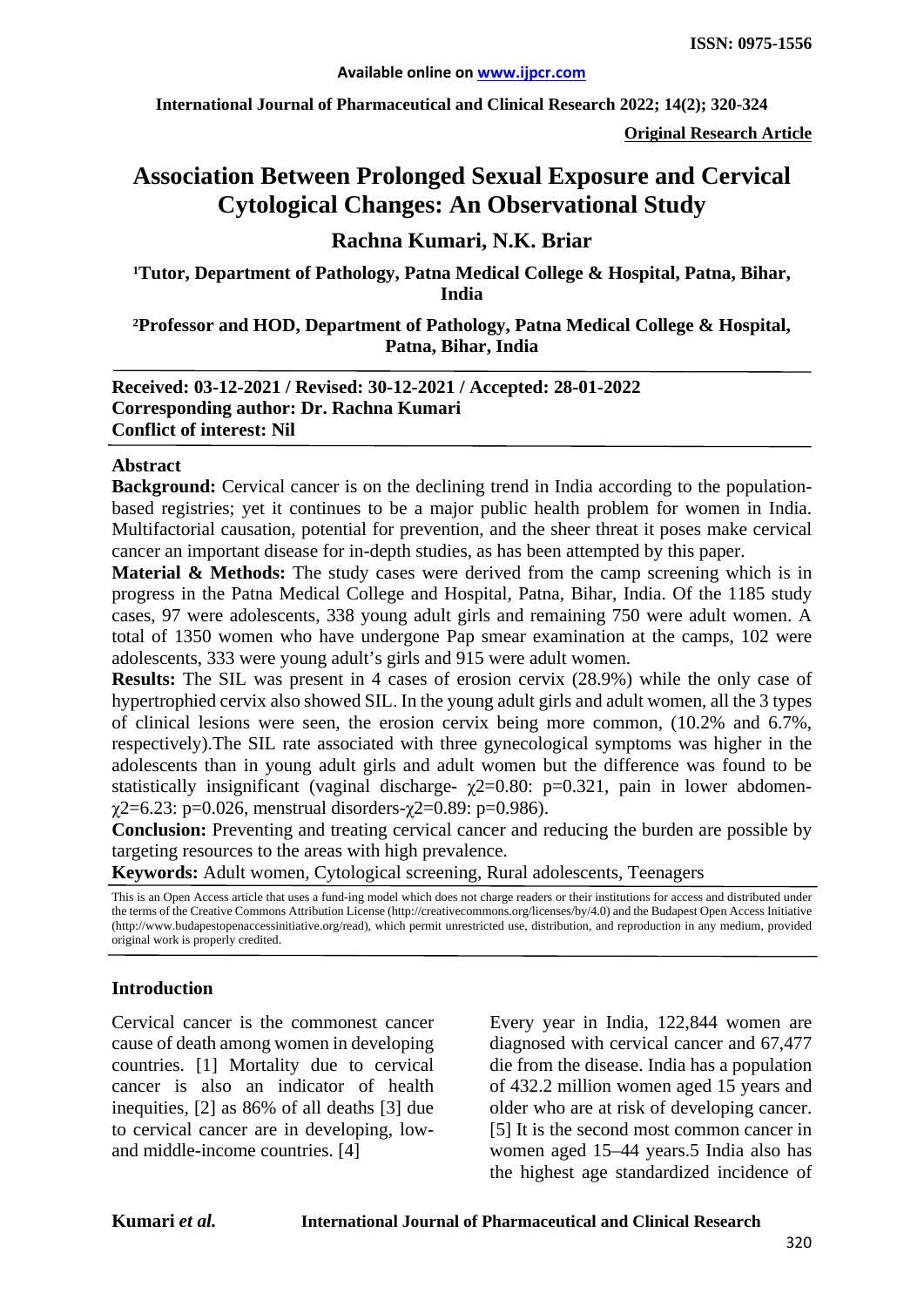cervical cancer in South Asia at 22, compared to 19.2 in Bangladesh, 13 in Sri Lanka, and 2.8 in Iran. [5] Therefore, it is vital to understand the epidemiology of cervical cancer in India.

It is established fact that the incidence of SIL is increasing within teenage populations [6] and is most likely related to the increased rate of sexual activity and rising incidence of Human Papilloma Virus infection in adolescents [7-11]. The recommendation of National Cancer Institute is to cytologically screen the young girls at 18 years of age or at the onset of sexual activity. These girls are recommended to undergo Pap smear examination at yearly interval and when all the three reports are normal, the screening interval should be extended to three years [12].

In rural areas of India, it has been customary to perform the marriage of the girls at early age in the adolescent stage of 15-16 years. This practice puts these girls to sexual exposure at young age and they become prone to the onset of any cytopathological changes in the cervix. Hence, cytological study is mandatory in these girls to rule out any development of pre-malignancy and also any infection of sexually transmitted diseases. [13]

## **MATERIALS AND METHODS:**

This was a prospective cervical screening study conducted in Patna Medical College & Hospital, Patna, Bihar, India from May 2019 to March 2020.

## Methodology

Of the 1185 study cases, 97 were adolescents, 338 young adult girls and remaining 750 were adult women. A total of 1350 women who have undergone Pap smear examination at the camps, 102 were adolescents, 333 were young adult's girls and 915 were adult women.

To see the effect of prolonged sexual exposure on the cytological status of cervix, these 1350 women were divided into 3 cohorts based on their ages as defined above. The age when the smears were taken in them have been taken as age to include them in either of the 3 cohorts accordingly. Those women who have undergone hysterectomy or were pregnant or were more than 60 years of age were excluded from the study.

The informed consent of the women was taken as thumb impression if illiterate or signature if educated.

All the cervical smears were collected by the gynecologist attending the camp and stained in the cytology lab of the Pathology department of the college according to the Papanicalaou's technique. The cytopathological changes in the cervical smears were graded according to the Revised Bethesda System of classification of 2002 [12].

#### **Statistical analysis:**

The entire data was statistically analyzed applying Chi-square test. The software used was SPSS version 22.

## **Results:**

A total of 1350 women who have undergone Pap smear examination at the camps, 102 were adolescents, 333 were young adult's girls and 915 were adult women.

The clinical lesions of cervix were also evaluated in all the three cohorts [Table-4]. In adolescents, clinical lesions were not so common and only 4 cases of erosion cervix (5.7%) and 1 hypertrophied cervix (2.2%) were diagnosed. The SIL was present in 4 cases of erosion cervix (28.9%) while the only case of hypertrophied cervix also showed SIL. In the young adult girls and adult women, all the 3 types of clinical lesions were seen, the erosion cervix being more common, (10.2% and 6.7%, respectively).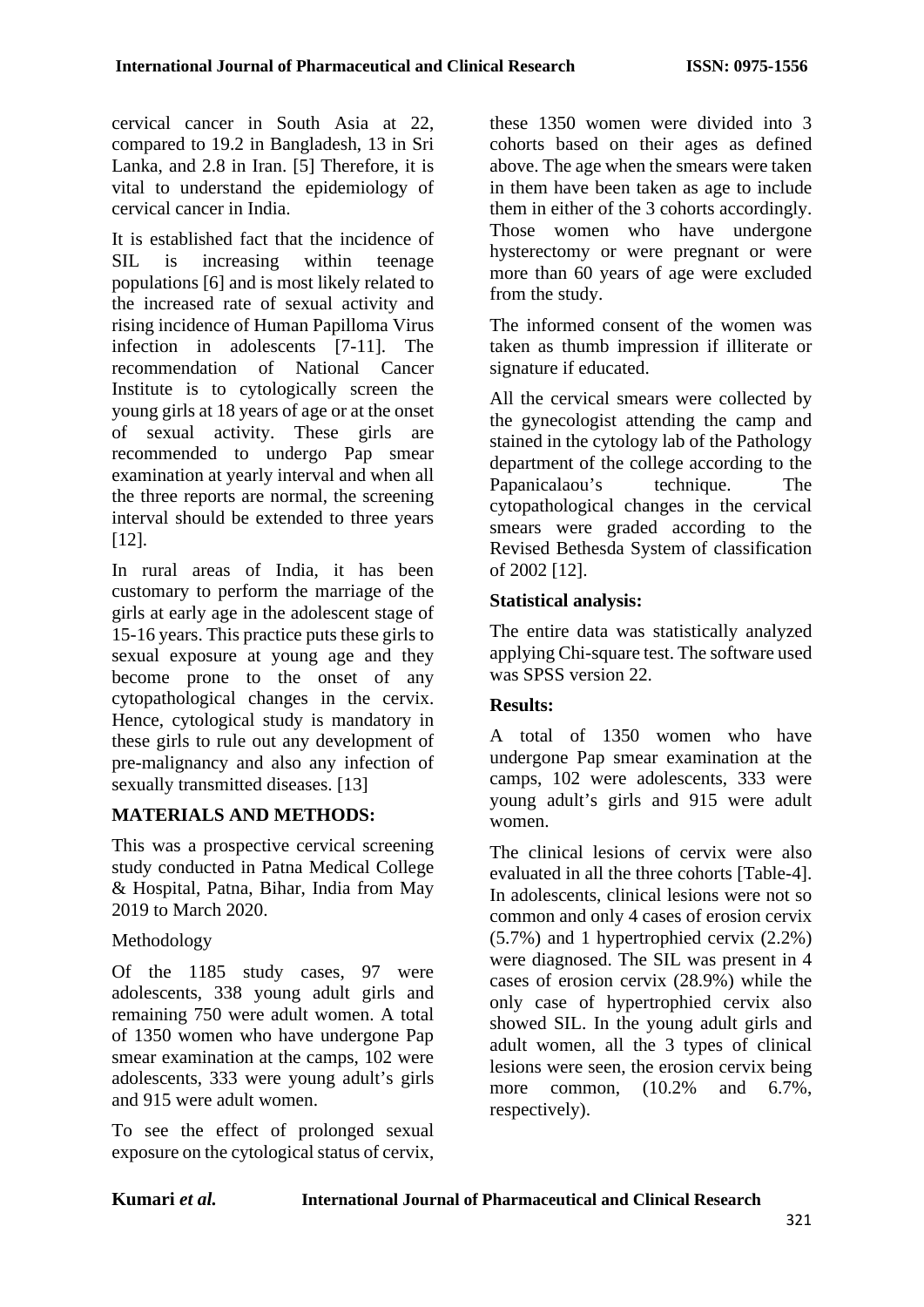Gynecological symptoms namely vaginal discharge, vague pain in lower abdomen and menstrual disorders were also investigated in the three cohorts [Table-5]. Vaginal discharge was common in all the three groups and showed rise with increasing age. The pain in lower abdomen was also common in all three groups but the menstrual disorders were low. The SIL rate associated with three gynecological symptoms was higher in the adolescents than in young adult girls and adult women, but the difference was found to be statistically insignificant (vaginal discharge-  $\gamma$ 2=0.80: p=0.321, pain in lower abdomen-  $\chi$ 2=6.23: p=0.026, menstrual disorders- $\gamma$ 2=0.89: p=0.986).

Number of the cases with different parities and SIL rate in the three groups is shown in [Table-6]. In the young adult girls and adult women, the number of cases and SIL rate showed increasing trend with rising parity but the difference in the SIL rate in the different parity groups was found to be statistically insignificant  $(\gamma 2=8.91)$ :  $p=0.265$ ).

| Table 1: Relation of SIL with clinical lesions of cervix in adolescents, young adult girls |
|--------------------------------------------------------------------------------------------|
| and adult women.                                                                           |

| anu auun women.                                  |                       |                  |                                |                  |                                                   |                          |
|--------------------------------------------------|-----------------------|------------------|--------------------------------|------------------|---------------------------------------------------|--------------------------|
| Age group                                        | <b>Erosion cervix</b> |                  | <b>Hypertrophied</b><br>cervix |                  | <b>Others</b><br>(Cystocoele,<br>cervicitis etc., |                          |
|                                                  | no.                   | SiL rate         | no.                            | SiL rate         | no.                                               | SiL rate                 |
| Adolescents<br>$(102 \text{ cases})$             | 12<br>$(5.7\%)$       | 3<br>$(28.9\%)$  | 3<br>$(2.2\%)$                 | $(100\%)$        |                                                   | $\overline{\phantom{0}}$ |
| Young<br>adult<br>girls<br>$(333 \text{ cases})$ | 38<br>$(10.2\%)$      | 16<br>$(35.7\%)$ | 5<br>$(0.7\%)$                 |                  | $(1.9\%)$                                         | $(50\%)$                 |
| Adult<br>women<br>$(915 \text{ cases})$          | 47<br>$(6.7\%)$       | 11<br>$(42.9\%)$ | 18<br>$(2.6\%)$                | 13<br>$(48.2\%)$ | 16<br>$(1.8\%)$                                   | $(50\%)$                 |

**Table 2: Relation of SIL with gynecological symptoms in adolescents, young adult girls and adult women.**

| Age group                                  | <b>Vaginal</b><br>discharge<br>$(581 \text{ cases})$ |                  | in<br>Pain<br>lower<br>abdomen<br>$(315 \text{ cases})$ |                   | <b>Menstrual disorder</b><br>$(170 \text{ cases})$ |                 |
|--------------------------------------------|------------------------------------------------------|------------------|---------------------------------------------------------|-------------------|----------------------------------------------------|-----------------|
|                                            | no.                                                  | SiL rate         | no.                                                     | SiL rate          | no.                                                | SiL rate        |
| Adolescents<br>$(102 \text{ cases})$       | 45<br>$(13.5\%)$                                     | 10<br>$(19.2\%)$ | 37<br>$(36.2\%)$                                        | 13<br>(27.3%)     | 21<br>$(20.5\%)$                                   | $(21.9\%)$      |
| adult<br>Young<br>girls<br>(333)<br>cases) | 102<br>$(30.6\%)$                                    | 33<br>$(15.3\%)$ | 97<br>(27.3%)                                           | 25<br>$(20.1\%)$  | 69<br>$(20.5\%)$                                   | 15<br>$(9.8\%)$ |
| Adult women<br>$(915 \text{ cases})$       | 410<br>$(44.8\%)$                                    | 61<br>$(11.9\%)$ | 221<br>$(24.1\%)$                                       | 101<br>$(42.3\%)$ | 162<br>(17.7%)                                     | 23<br>(114.7%)  |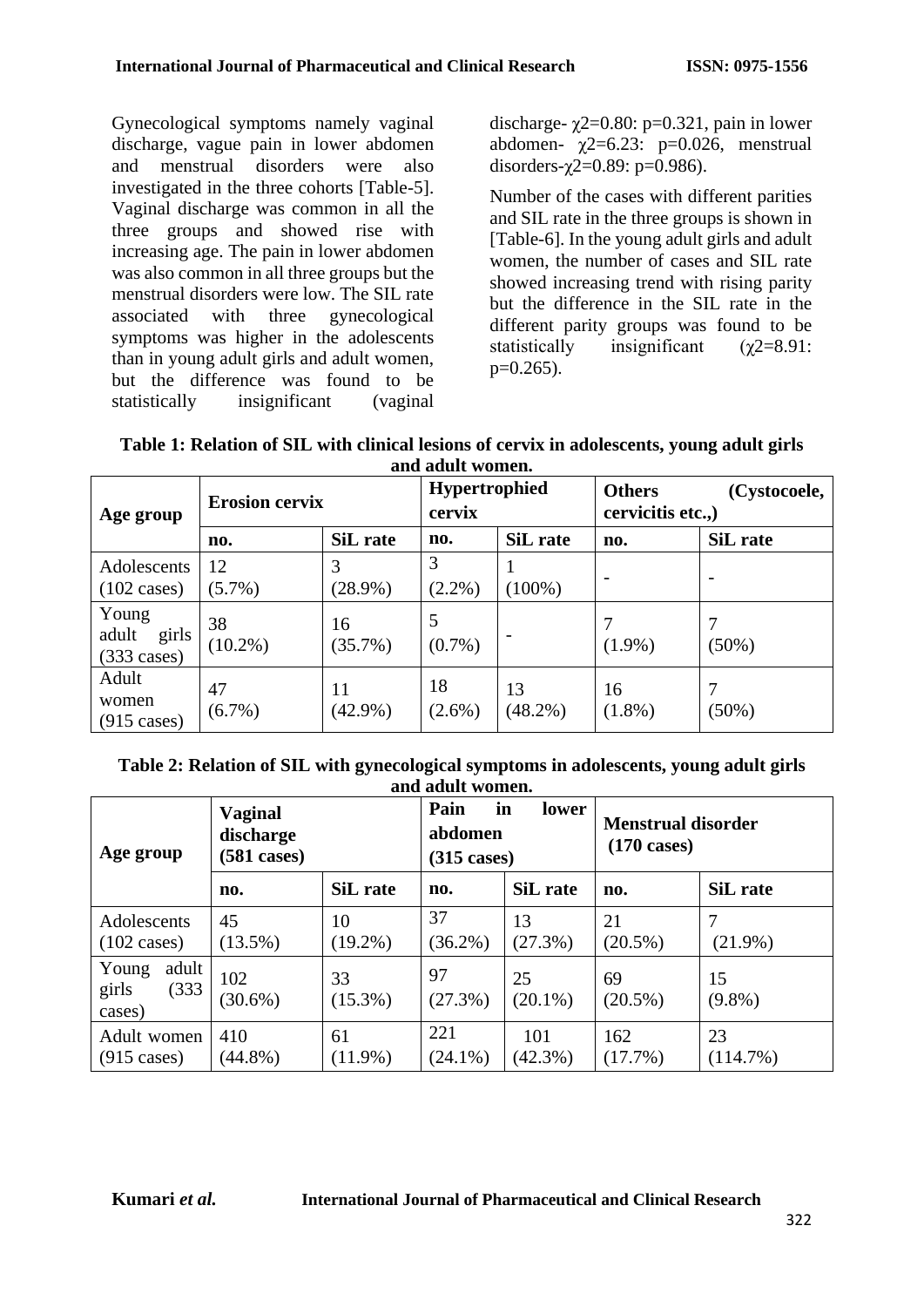|                  | <b>Adolescents</b> |            | Young adult girls |            | <b>Adult Women</b> |            |
|------------------|--------------------|------------|-------------------|------------|--------------------|------------|
| Parity group     | no.                | SiL rate   | no.               | SiL rate   | n <sub>0</sub>     | SiL rate   |
| Null parity      | 63                 | 17         | 46                |            | 49                 | 10         |
|                  | (61.7%)            | $(27.1\%)$ | $(13.8\%)$        | $(6.0\%)$  | $(6.1\%)$          | $(17.1\%)$ |
| Para 1           | 10                 |            | 52                | 21         | 22                 | 8          |
|                  | $(9.8\%)$          | $7.3\%)$   | $(15.6\%)$        | $(20.7\%)$ | $(2.4\%)$          | $(19.7\%)$ |
| Para 2           | 8                  |            | 98                | 22         | 123                | 33         |
|                  | $(7.8\%)$          |            | $(29.4\%)$        | $(24.1\%)$ | $(23.8\%)$         | $(23.1\%)$ |
| Para 3 and above | 21                 | 5          | 174               | 31         | 721                | 151        |
|                  | $(20.5\%)$         | 11.5%)     | $(52.2\%)$        | $(19.9\%)$ | $(78.1\%)$         | $(27.9\%)$ |

**Table 3: Relation of SIL with parity in adolescents, young adult girls and adult women**.

## **Discussion:**

The SIL rate was found high in these nulliparous girls. However, WHO recommendations are to screen at least once for every woman in the target group of 30- 49 years when it is most beneficial. "Screen and treat" is valuable approach [14]. Sadoghi SB et al., have found severe dysplasia as early as at 15 years and invasive carcinoma as early as 20 years while conducting prevalence studies of cervical dysplasia and carcinoma cervix in a national wide planned population [15]. They have stressed for importance of cytological screening programs for sexually active women in view of severe cytopathological changes occurring at young age. Carlson HJ and DeMay KM have also analyzed the mode ages of women with cervical dysplasia and have found that the onset of dysplasia was asymmetrically related with young age [16].

In the Bangalore registry, the age-adjusted rate fell from 32.4 in 1982 to 18.7 in 2009, in Barshi from 22.1 in 1988 to 14.1 in 2010, in Chennai from 41 to 16.7 in 2009, and in Thiruvananthapuram from 9.2 in 2005 to 7.7 in 2011.[17] The annual percentage decrease ranged from a minimum of 1.3% in Bhopal to 3.5% in Chennai in the years from 1982 to 2010.16 All the older PBCRs showed a statistically significant decline in age-adjusted rate from the 25–34 age group up to 54, although the Barshi registry showed a decline only up to 44 years. [18] The common histological type found in the ectocervix is squamous cell carcinoma and that in the endocervix is adenocarcinoma. [19]

Cervical cytology carried out in the three cohorts of adolescents, young adult girls and adult women living in the rural areas revealed high ASCUS rate in the adolescents but receding with increasing age. The trend was reverse with SIL, the incidence showing rise with increasing age. The cytological monitoring is thus mandatory in these girls as the marriage in the villages is solemnized at an early age and hence these girls are exposed to the early and prolonged sexual activity. This also becomes imperative as majority of these women complain of vaginal discharge which the study pointed out as the major risk factor of the carcinoma cervix under rural conditions. Further large number of adolescent girls were nulliparous and attended the camp for treatment. The SIL rate was found high in these nulliparous girls. However, WHO recommendations are to screen at least once for every woman in the target group of 30-49 years when it is most beneficial. "Screen and treat" is valuable approach [20].

## **References:**

- 1. Denny L. Cervical cancer: prevention and treatment. Discov Med. 2012;  $14.125 - 131$
- 2. Satija A. Cervical cancer in India. South Asia centre for chronic disease.